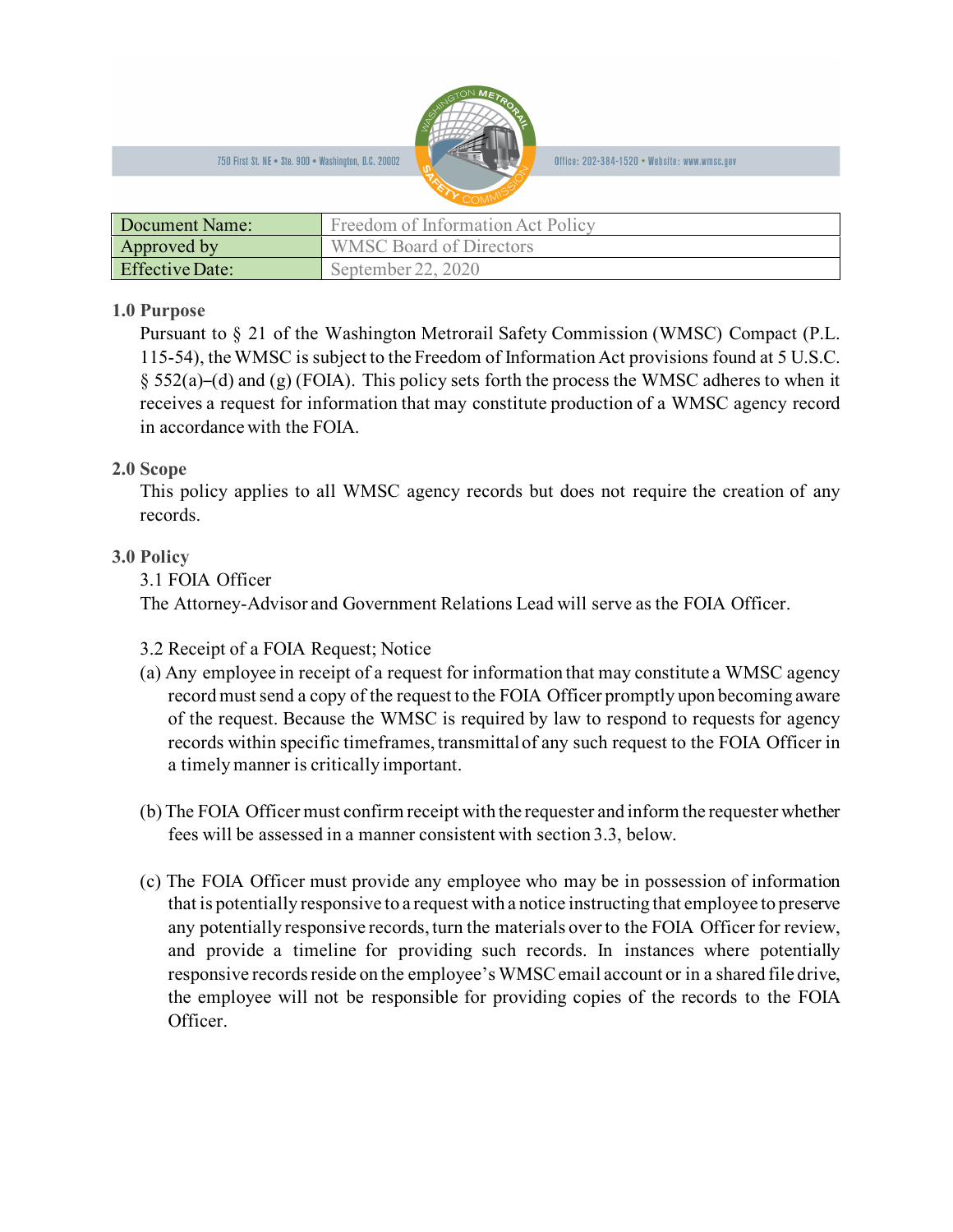

Office: 202-384-1520 • Website: www.wmsc.gov

#### 3.3 Fees

The WMSC will assess fees for FOIA requests in a manner consistent with the United States Department of Transportation's then-current fee schedule and related regulations, including whether fees may be waived or reduced in accordance with  $\frac{49 \text{ CFR } 7.43}{49.6 \text{ K}}$ . As of 2020, the fee schedule and related regulations may be found at [49 CFR 7 Subpart E.](https://www.law.cornell.edu/cfr/text/49/part-7/subpart-E)

### 3.4 Electronic Search for Records

In the event a request requires an electronic search for potentially responsive records, the FOIA Officer will cause a reasonable search of the WMSC's electronic records to be conducted.

## 3.5 Employee Opportunity to Review Responsive Records

The FOIA Officer must inform any employee for whom there exist responsive records and, where response deadlines permit, give the employee 48 hours to review such records.

### 3.6 Production of Records to Requester

- (a) The FOIA Officer will endeavor to complete timely review and production of any responsive records. In the event the FOIA Officer is unable to complete timely review and production of such records, the FOIA Officer must contact the requester and inform the requester of the delay and any reason for it.
- (b) In responding to a request for information that may constitute a WMSC agency record, the FOIA Officer must provide a letter to the requester informing the requester of any exemptions applied to the record and the requester's right to, and process for, an appeal of any denial, in whole or in part, of the request.

### 3.7 Appeals

The Officers of the WMSC Board will serve as the WMSC's FOIA appeals body. The appeal and any determination related to it must be filed in a manner consistent with the FOIA. In the event the WMSC upholds a denial on appeal, a requester may seek, consistent with the FOIA, judicial review of the determination in a court with appropriate jurisdiction, as provided in § 48 of the WMSC Compact.

### **4.0 Definitions**

For the purposes of this policy, the term:

"Denial" means the redaction or withholding of records, whether in whole or in part, pursuant to 5 U.S.C. § 552(b).